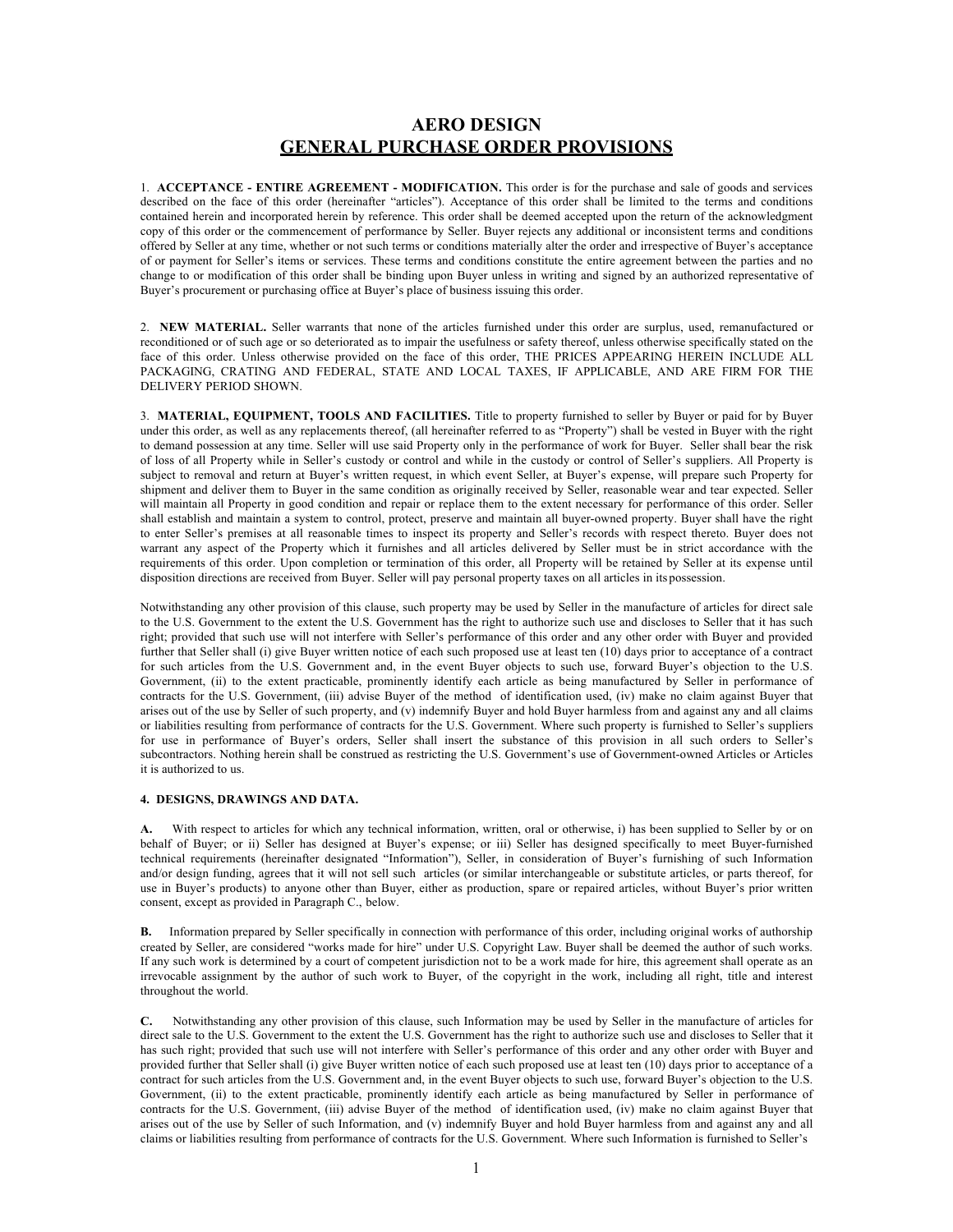suppliers for use in performance of Buyer's orders, Seller shall insert the substance of this provision in all such orders to Seller's subcontractors. Nothing herein shall be construed as restricting the U.S. Government's use of Information which the Government owns or is authorized to use.

5. **CHANGES.** Buyer may at any time, by a written change order, without notice to any sureties, make changes in any one or more of the following: (i) drawings, designs, specifications, where the articles to be furnished are to be specially manufactured for the Buyer in accordance therewith; (ii) method of shipment or packing; (iii) place or time of inspection, delivery, or acceptance; and (iv) the amount of any Buyer furnished property. If any such change causes an increase or decrease in the cost of or time required for performance of this order, whether or not changed by the order, an equitable adjustment shall be made in the price or delivery schedule or both and this order shall be modified accordingly. No claim by Seller for adjustment hereunder shall be allowed unless made in writing for a specified amount within twenty (20) days from the date notice of any such change is received by Seller. If Seller considers that the conduct, statement or direction of any of Buyer's employees constitutes a change hereunder, Seller shall notify Buyer's Subcontract Administrator and take no action on the perceived change pending written approval of Buyer's Subcontract Administrator. Only Buyer's Subcontract Administrator has authority to approve a change. Any change made by Seller without such written approval shall be deemed voluntary by Seller and not compensable in the cost of or time required for performance. Nothing in this clause shall excuse Seller from proceeding with performance of this order as changed.

Notwithstanding the above or any other provision of this order, the Seller hereby agrees that no changes to the articles that may be required in order to meet the specified performance requirements of this order shall entitle the Seller to any adjustment in either price or delivery.

The Seller shall notify the Buyer and obtain written authorization prior to changing the product and/or process definition. The notification shall be made via E-Mail or other such traceable means and shall be sent to the Sellers point of contact with the buyer.

6. **DELIVERIES AND SHIPMENTS.** Delivery of the articles and related data and/or documentation in accordance with the schedule is a material requirement of this order. TIME IS OF THE ESSENCE. Seller shall not, without Buyer's prior written consent, manufacture or procure materials in advance of Seller's reasonable flow time. Seller will at its expense ship by express or air shipment or by the most expeditious way if the delivery schedule is endangered for any reason other than Buyer's fault. Buyer reserves the right to reject all or any part of any delivery that varies from the quantity authorized by Buyer for shipment. All articles shall be packaged in accordance with Buyer's instructions or, if none are specified, in accordance with good commercial practice in a manner sufficient to ensure arrival in an undamaged condition. Items shipped in advance of Buyer's delivery schedule may be returned at Seller's expense. Seller shall give notice of shipment to Buyer at the time of delivery of any shipment of articles to a carrier for transportation. Title and risk of loss to articles shall pass to Buyer at the f.o.b. point specified on the face of this order, unless earlier passed pursuant to other provisions of this order.

7. **PERFORMANCE ASSURANCE PLAN** At Buyer's direction, Seller will provide Buyer with a Performance Assurance Plan prepared in accordance with procedures established by Buyer showing Seller's work in process and yield factors for each major process step. This plan will be imposed by Buyer where, in Buyer's opinion, there is a significant risk in meeting performance or delivery requirements. The Performance Assurance Plan will demonstrate Seller's work in process and yield factors in Seller's format.

8 **INSPECTION.** Notwithstanding (i) payment, (ii) passage of title, or (iii) prior inspection or test, all articles are subject to final inspection and acceptance or rejection by Buyer at Buyer's facility. At all reasonable times including the period of manufacture, Buyer, its customers, and/or representative of the Federal Aviation Administration or other cognizant aviation regulatory bodies may inspect and/or test the articles to the furnished hereunder at the places where the work is being performed, including those of the Seller's suppliers, and Seller shall provide, without additional charge, reasonable facilities and assistance for safe and convenient inspection and test. Buyer may inspect 100% or a sample of all articles or any lot of articles at Buyer's option, and buyer shall have the right to reject all or any portion of the articles or lot of articles if any such inspection reveals them to be, in Buyer's sole opinion, defective or nonconforming. Seller shall provide and maintain a test and inspection system acceptable to the Buyer and its customers, if required. Records of all inspection work by Seller shall be kept complete and available to Buyer and its customers during the performance hereof and **for life** after final payment by Buyer.

Where specified in the contract, the supplier's customer or the customer's representative shall be afforded the right to verify at the subcontractor's premises and the supplier's premises that subcontracted product conforms to specified requirements. Such verification shall not be used by the supplier as evidence of effective control of quality by the subcontractor. Verification by the customer shall not absolve the supplier of the responsibility to provide acceptable product, nor shall it preclude subsequent rejection by the customer.

## **9. WARRANTY.**

A. Seller warrants to Buyer, its successors and customers that for a period of twenty-four (24) months after delivery of products or completion of services or for such longer period offered by Seller, that all articles furnished to Buyer will be free from defects in material and workmanship, will conform to applicable drawings, designs, specifications and samples, will meet all functional and performance requirements and, to the extent this order calls for services to be performed, that such services will be free from defects in workmanship, will meet all of the requirements of this order and will be performed to the highest standards of workmanship in the industry (all of which are hereinafter collectively called "conforming products and/or services")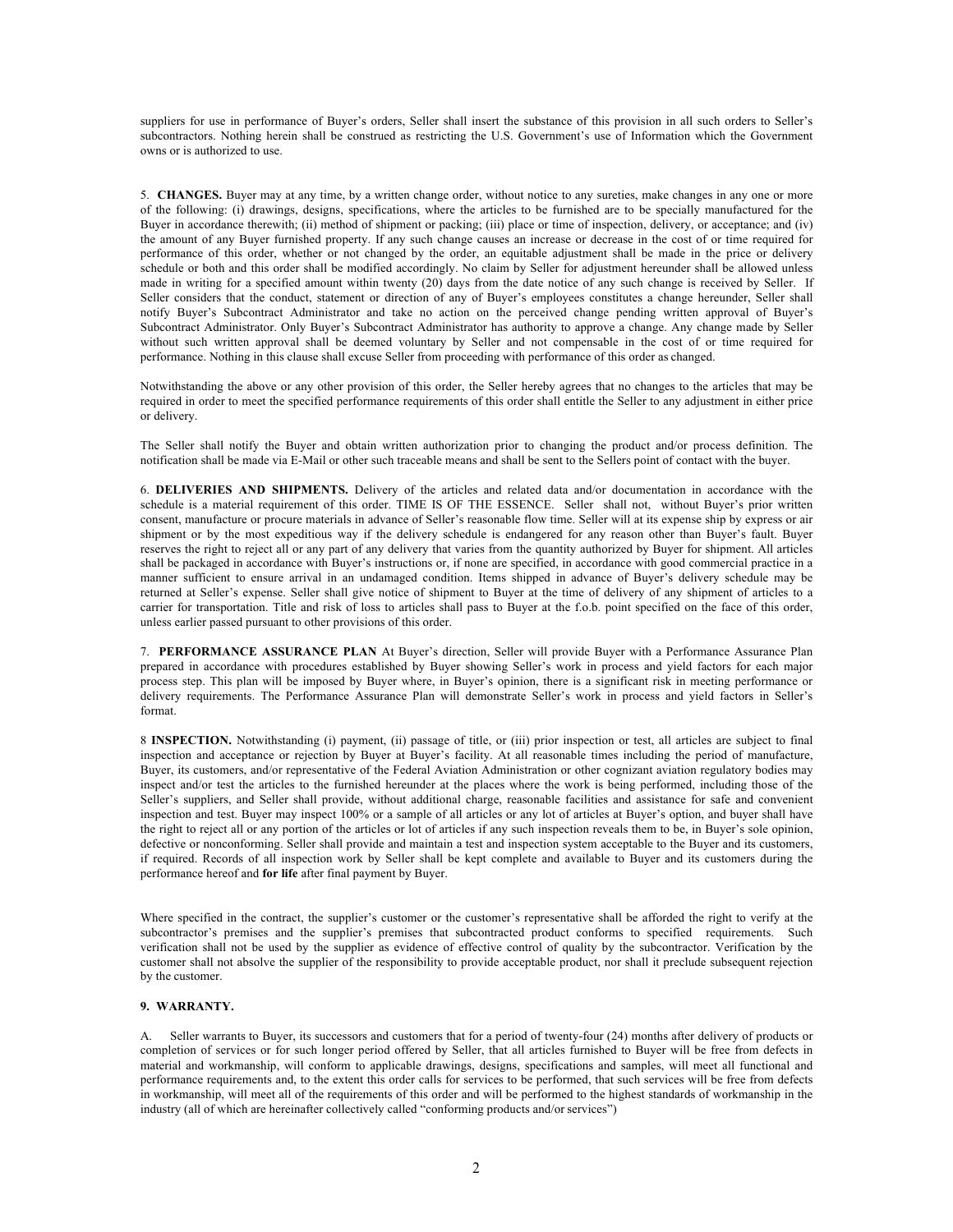B. In the event conforming products and/or services are not furnished, within twenty (20) days after the nonconforming product is returned to Seller or notice to Seller of a products and/or correct such nonconforming products and/or to correct such nonconforming services within such thirty (30) day period shall entitle Buyer at its election and in addition to any other rights or remedies it may have at law or in equity, to have such nonconforming products repaired or replaced or such nonconforming services corrected at Seller's expense. In addition to the costs of repairing or replacing such nonconforming products and/or correcting such nonconforming services, Seller shall be responsible for the costs of removal, disassembly, failure analysis, fault isolation, reinstallation, reinspection and retrofit required to deliver conforming products and/or services.

C. The warranty period shall be suspended upon notice that nonconforming products have been furnished until they have been repaired or replaced and redelivered to Buyer postage or freight prepaid, or in the case of nonconforming services, have been corrected. The unexplored portion of the warranty shall be applicable to the repaired, replaced or corrected conforming products and/or services.

D. The seller shall at no time deliver product and/or services which are known to be nonconforming to applicable drawings, designs, specifications and samples without first notifying the buyer and receiving written authorization to deliver said product and/or service. It is also understood that this written authorization does not relieve the seller of any of the remaining provisions of the "Warranty" clause of this document. Should the seller discover that product previously delivered is or may be nonconforming, the seller shall notify the Buyers within 48 hours of the discovery. The notification shall be made via E-Mail or other such traceable means and shall be sent to the Sellers point of contact with the buyer and also to the Buyers Quality Assurance Management personnel. Said Notification does not relieve the seller of any of the remaining provisions of the "Warranty" clause of this document.

## **10. TERMINATION.**

A. Buyer may terminate this order in whole or in part at any time by written or telegraphic notice stating the extent and effective date of such termination. In such event, the rights of the parties shall be governed by the provisions of the clause set forth in Subsection 52.249-2 of the Federal Acquisition Regulations ("FAR") as in effect on the date of this order, which clause is incorporated herein by reference; provided, however, that (i) all references to "1 year" in Paragraph (d) of such clause shall be revised to read "6 months", (ii) Paragraph (i) of such clause shall be deemed to require all disputes to be resolved under Article 21 of these General Purchase Order Provisions, (iii) the "90 days" time period in Paragraph (k) of such clause shall be revised to read "45 days", and (iv) all references therein to the Government or the Contracting Officer shall mean Buyer or its designees (including the Government or its representatives if so designated by Buyer). Buyer shall have the right to audit all elements of any termination claim and Seller shall make available to Buyer or Buyer's representative on request all books, records, and papers relatingthereto.

B. Buyer reserves the right to terminate this order in whole or, from time to time, in part for Seller's default (i) if Seller fails or refuses to perform in accordance with any of the requirements of this order or to make progress so as to endanger performance hereunder or (ii) if Seller becomes insolvent or suspends any of its operations or if any petition is filed or proceeding commenced by or against Seller under any state or federal law relating to bankruptcy, arrangement, reorganization, receivership or assignment for the benefit of creditors. Any such termination will be without liability to Buyer except for completed articles delivered and accepted by Buyer, payment for which can be set off against damages to Buyer. Buyer may require Seller to transfer title and delivery to Buyer any or all property produced or procured by Seller for performance of the work terminated and Seller shall be credited with the reasonable value thereof not to exceed Seller's cost or the contract price, whichever is less. Seller will be liable for damages caused by or resulting from its default including but not limited to excess costs of reprocurement. If, after a default termination, it is determined that Seller was not in default, the termination shall be considered to have been made pursuant to subparagraph A of this clause. Buyer or its designee shall have the right to audit all elements of any termination claim and Seller shall make available to Buyer or Buyer's designee on request all books, records, and papers relating thereto. Termination of the Order for default shall be without prejudice to any other rights and remedies of the Buyer under statute or common law.

C. To the extent this order is not terminated pursuant to subparagraphs A or B above, Seller shall continue performance.

11. **EXCUSABLE DELAYS.** Neither party shall be in default for any delay or failure to perform hereunder due to causes beyond its control and without its fault or negligence; provided, that any delay or failure to perform caused by the default of a supplier of the Seller at any lower tier shall be excused only if it is beyond the control of both Seller and such supplier and without the fault or negligence of either and the articles to be furnished are not obtainable from other sources in sufficient time to permit Seller to meet the delivery schedule; and provided further, that Seller furnishes prompt written notice to Buyer of the occurrence of any such cause which will or may delay Seller's performance. If delivery of any article is delayed by any excusable delay for more than three (3) months, Buyer may without any additional extension cancel all or part of any Order with respect to the delayed product, and exercise any of its remedies in accordance with Article 11 (B), provided, however, that the Buyer shall not be entitled to monetary damages or specific performance where Seller's breach in the result of an Excusable Delay.

12. **PATENT, TRADEMARK AND COPYRIGHT INDEMNITY.** Seller shall indemnify and hold harmless Buyer from any and all damages, costs, including legal fees, losses, and liabilities resulting from a suit or proceeding from infringement of any patent, trademark or copyright by reason of the sale or use of any product sold to Buyer hereunder, and from reasonable expenses incurred by Buyer in defense of such suit or proceeding if Seller does not undertake the defense thereof; provided, that Seller is promptly notified of any such suit and, except for suits against the U.S. Government, Buyer offers Seller full and exclusive control of the defense of such suit or proceeding when products of Seller only are involved therein or the right to participate in the defense of such suit or proceeding when products other than those of Seller are also involved therein; except that, this indemnity shall not extend to infringement resulting solely from Seller's compliance with Buyer's specific designs, processes or formulas. In the event of an injunction or restraining order, Seller shall, at its own expense, either procure for Buyer the right to continue to sell and use the product, or replace or modify the product so that it becomes non-infringing. Seller shall also indemnify Buyer's customers and agents for such infringement if and to the extent that Buyer has agreed so to indemnify them, but to no greater extent than Seller has indemnified Buyer herein and under the same conditions as set forth herein.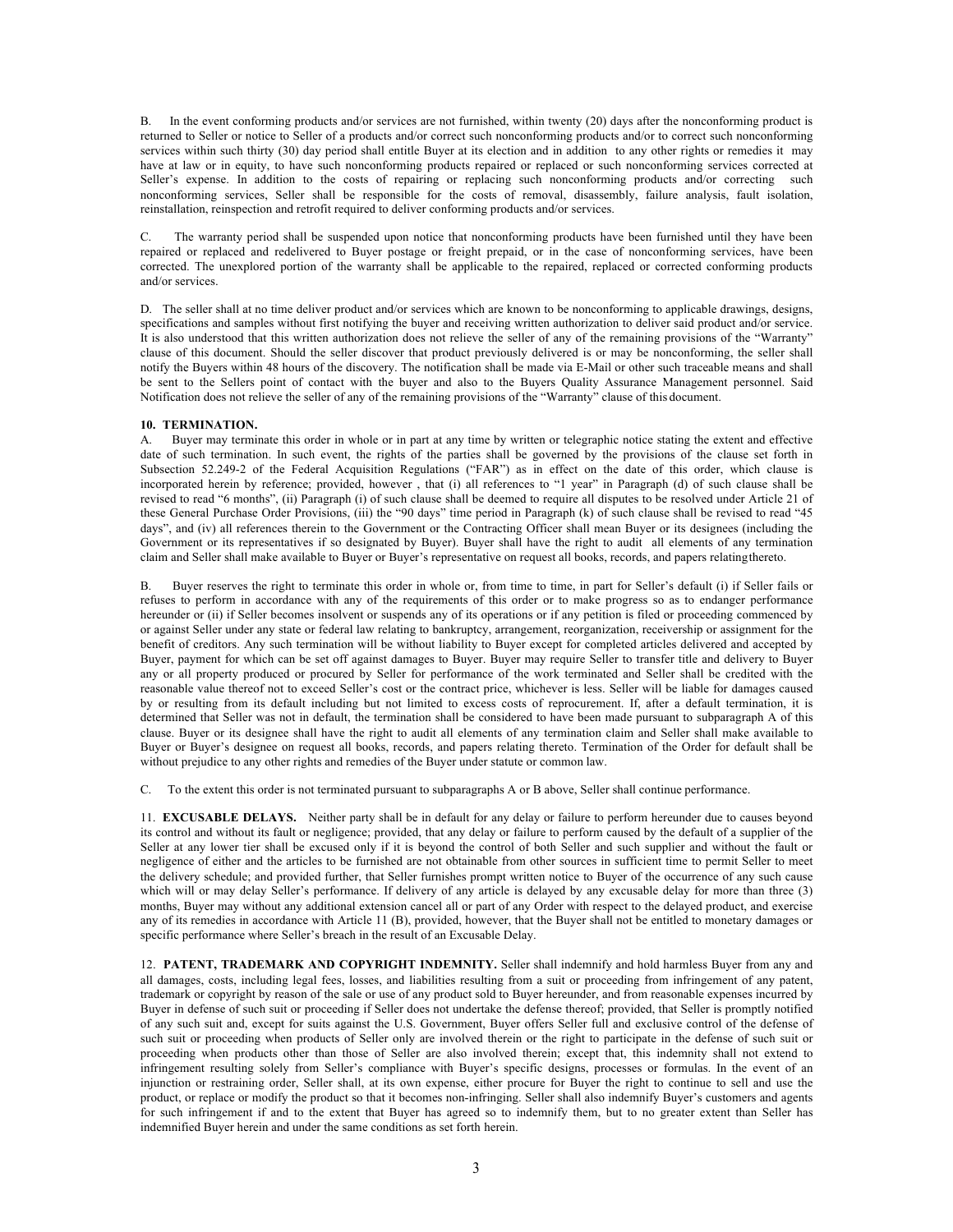13. **INDEMNIFICATION AND INSURANCE.** Seller will indemnify and save harmless Buyer, its directors, officers, employees, agents and invitees from and against all liability, demands, claims, losses, costs, damages and expenses, including but not limited to attorney's fees, by reason or on account of property damage, death and personal injury of whatsoever nature or kind arising out of, as a result of, or in connection with the performance of this order that is occasioned by the actions or omissions of Seller or its subcontractors or suppliers of any tier. Seller will maintain and carry liability insurance which includes but is not limited to commercial general liability (including product liability and for services to be performed, completed operations liability) in a sum no less than \$5 million, automobile liability in a sum no less than \$5 million, workmen's compensation in an amount no less than the applicable statutory minimum requirement and employer's liability in an amount of no less than \$1 million, with insurance carriers acceptable to Buyer. Seller will, if requested by Buyer, furnish certificates of insurance from its carrier on the foregoing coverage's, which shall provide that such coverage shall not be changed without thirty (30) days advance written notification to Buyer from the carrier.

# **14. COMPLIANCE WITH LAWS.**

A. Seller shall comply with all applicable federal, state and local laws, executive orders, rules and regulations during performance of this order, including but not limited to the Occupational Safety and Health Act of 1970 as amended ("OSHA"); Toxic Substances Control Act as amended (TSCA"); the Fair Labor Standards Act of 1938 as amended ("FLSA"); the Clean Air Act as amended; the International Traffic in Arms Regulations as amended; and the Anti-Kickback Act of 1986 as amended.

15. **PAYMENT TERMS.** Payment periods and cash discount periods will be computed from either the date of delivery or acceptance of the articles ordered or the date of receipt of correct and proper invoices prepared in accordance with the terms of the order, whichever is later. The payment date will be delayed on a day of payment delay-for-day of lateness basis for any article that is delivered later than called for by the contract schedule.

16 **DESIGN CHANGES.** During performance of this order, Seller shall not make any changes in the design of articles to be furnished by Seller under this order without advance written notification to and written approval of the Buyer. The above requirement applies whether or not there is a cost impact associated with the change and regardless of the type of change involved, including product improvements.

17. **ASSIGNMENT AND SUBCONTRACTING.** Any assignment or subcontract for a majority of the materials and/or labor by Seller of or under this order shall be void unless consented to by Buyer in writing.

18. **CHOICE OF LAW.** The construction, interpretation and performance hereof and all transactions hereunder shall be governed by the law of the state wherein Buyer's place of business issuing the order is located ("the State") excluding any such laws which may direct the application of the laws of another jurisdiction. Jurisdiction and venue shall be proper only in a state or federal district court of the State.

19. **DISPUTES.** Except as otherwise specifically provided in this order, any dispute concerning a question of fact and/or law arising under this order that is not disposed of by agreement of the parties shall be decided by arbitration under the rules and procedures of the American Arbitration Association. To the extent that the issue in dispute between Buyer and Seller is related to an issue in dispute between Buyer and its customer, Seller agrees to a stay in arbitration proceedings until Buyer's dispute with its customer is finally resolved, either through settlement or judgment. Pending settlement or final decision of any such dispute, Seller shall proceed diligently with the performance of this order in accordance with the directions of the Buyer.

20. **RELEASE OF INFORMATION TO PUBLIC.** Seller shall not, without the prior written consent of Buyer, make any release of information concerning this order or any other information related to the Buyer (other than to Seller's employees and subcontractors that is required for the performance of their duties), including providing copies of this order or identifying the Articles sold by Seller to Buyer, nor use the name of Buyer in any advertising or publicity, except as may be necessary to comply with a subpoena or other proper mandatory legal demand.

21. **SETOFF.** Buyer may setoff any amount due from Seller to Buyer, whether or not under this order, from any amounts due to Seller under this order.

22. **ORDER OF PRECEDENCE.** In the event of any conflict among the provisions of this order, the following order of precedence shall apply in interpreting this order:

- A. The text of the Purchase Order.
- B. Any special or Supplemental Terms and Conditions incorporated by reference in the Purchase Order.
- C. These General Purchase Order Provisions.
- D. Other Contract Documents.

23. **SPECIAL PROVISIONS FOR CALIBRATION PURCHASE ORDERS.** For all purchase orders for the calibration of measuring & test equipment, the following provisions shall apply:

- A. All certifications shall be traceable to N.I.S.T. or other recognized standard.
- B. Calibrations shall be performed to OEM requirements unless otherwise stated
- C. Any non-conformances discovered shall be immediately communicated to ADM

#### **24. DFARS COMPLIANCE**

A. All raw material consisting of, or product containing items made from "Specialty Metals" shall be compliant to the